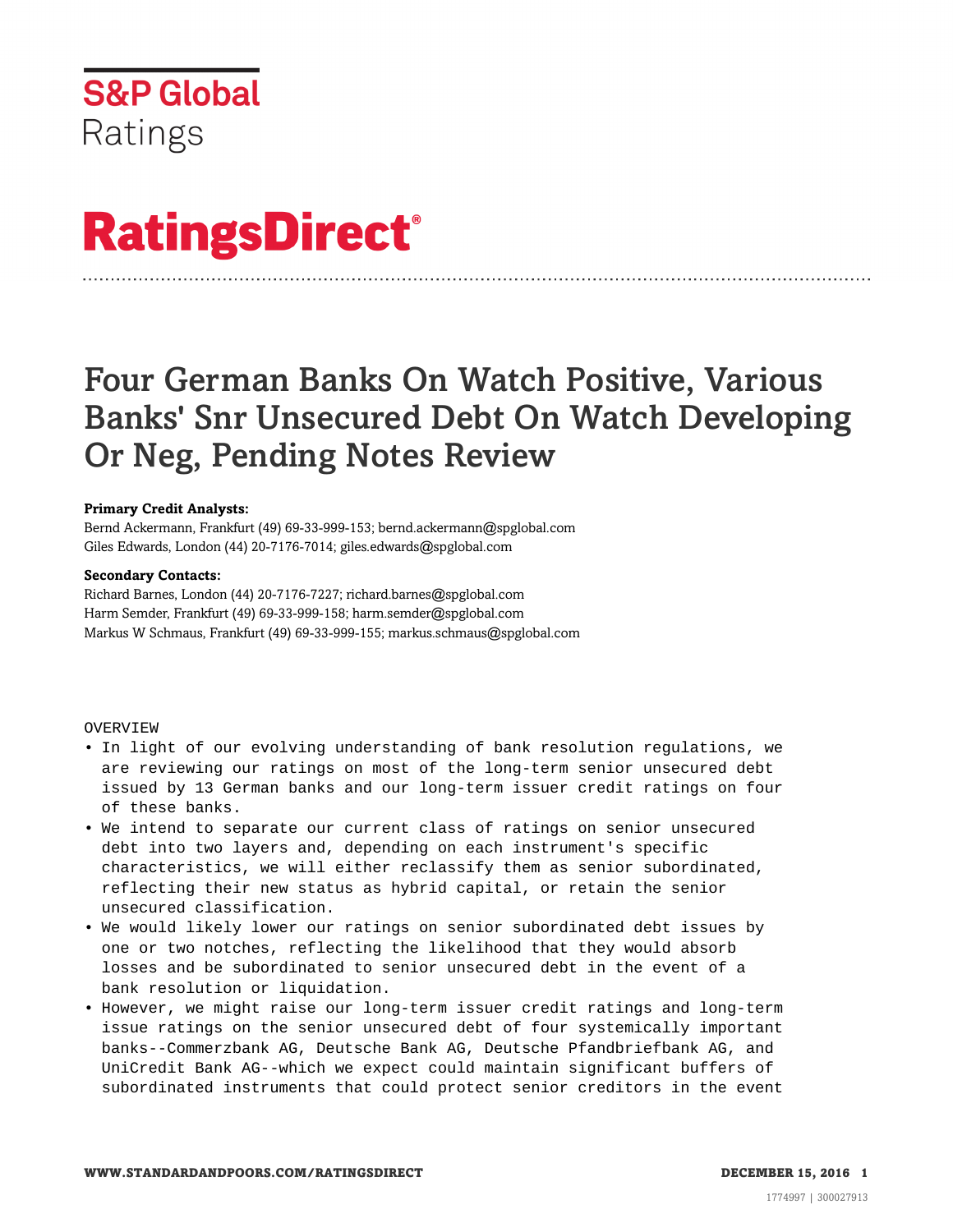of a resolution.

- We are therefore placing our long-term issuer credit ratings on the four banks on CreditWatch positive, but placing our ratings on most of the banks' senior unsecured debt on CreditWatch developing pending our review of the debt classification.
- We are placing our ratings on nine other banks' senior unsecured debt instruments on CreditWatch negative, since we believe they could become subordinated, while senior creditors are unlikely to benefit from additional buffers of subordinated instruments.
- We aim to resolve the CreditWatch placements in the first quarter of 2017, after reviewing each debt instrument's terms and conditions, and the size and sustainability of banks' buffers of subordinated instruments.

FRANKFURT (S&P Global Ratings) Dec. 15, 2016--S&P Global Ratings today placed various ratings on Germany-based banks on CreditWatch (see Ratings List).

Specifically, we have placed on CreditWatch, with positive implications:

- Our long-term issuer credit ratings on four systemically important banks, namely Deutsche Bank AG, Commerzbank AG, UniCredit Bank AG, and Deutsche Pfandbriefbank AG (PBB), and several of their foreign subsidiaries (including our ratings on the subsidiaries' senior unsecured debt); and
- Our short-term issuer credit ratings on Commerzbank.

At the same time, we affirmed our short-term issuer credit ratings on Deutsche Bank, UniCredit Bank, and PBB. We also placed our ratings on all four banks' long-term senior unsecured debt on CreditWatch developing.

We placed on CreditWatch negative our issue ratings on most of the long-term debt of nine other German banks or bank subsidiaries: DekaBank Deutsche Girozentrale, Deutsche Apotheker- und Aerztebank eG (ApoBank), Deutsche Genossenschafts-Hypothekenbank AG (DG Hyp), DVB Bank SE, DZ BANK AG Deutsche Zentral-Genossenschaftsbank, Grenke AG, Landesbank Hessen-Thueringen Girozentrale (Helaba), Volkswagen Financial Services (including Volkswagen Bank GmbH), and WL BANK AG Westfaelische Landschaft Bodenkreditbank.

We affirmed our ratings on the senior unsecured debt of NRW.BANK and on Helaba's grandfathered guaranteed senior unsecured debt.

We placed on CreditWatch positive our long-term issuer credit rating on NORD/LB Luxembourg S.A. Covered Bond Bank and our issue ratings on the bank's senior unsecured debt.

#### RATIONALE

Certain term, non-structured senior unsecured bonds will become subordinated by German law on Jan. 1, 2017. The CreditWatch placements follow our assessment that those instruments will be economically equivalent to senior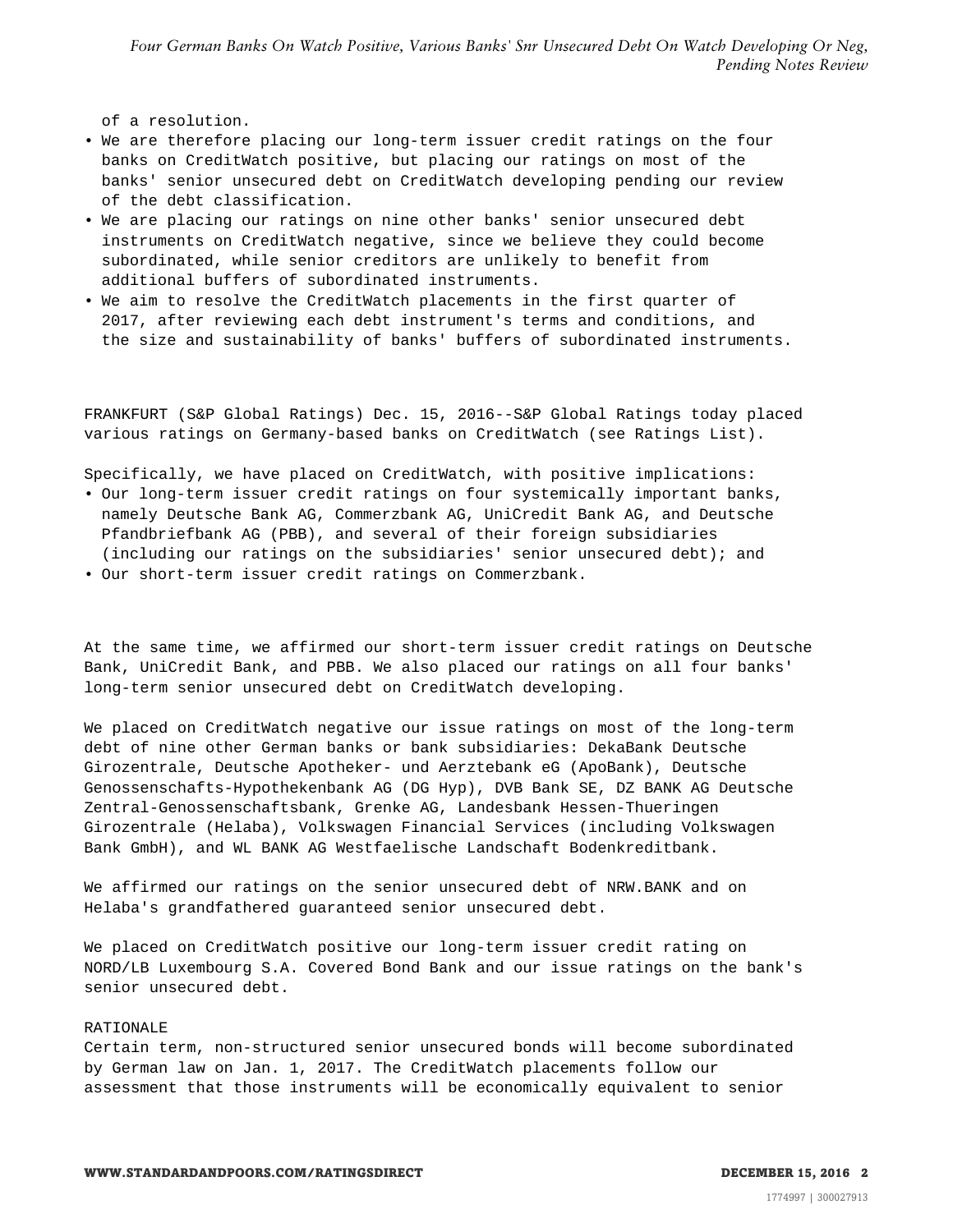subordinated debt that we rate in other European countries and include in banks' additional loss-absorbing capacity (ALAC). This action was prompted by our evolving understanding of regulatory approaches to bank resolution across the EU, including the European Commission's recent proposal for a directive regarding the ranking of unsecured debt instruments in an insolvency hierarchy.

Subordination of certain long-term debt instruments under the forthcoming German law will result in a split of our current classification of senior unsecured debt. Since we are not yet in a position to establish each instrument's future ranking or the overall size of each bank's senior subordinated debt class, we have placed the ratings on CreditWatch rather than revise them immediately. Our action does not reflect bank-specific developments.

The coming change in legislation means that certain senior unsecured obligations of German banks will become junior to other general senior debt (which currently rank pari passu) and likely count as regulatory bail-in capacity. Certain other senior unsecured obligations (typically structured notes) will remain in a senior position, and our reading is that this class will continue to rank pari passu with uncollateralized derivatives, corporate and institutional deposits, and short-term money market instruments. The legislation is retroactive, covering all existing obligations that meet certain conditions, and will affect these instruments' ranking in resolution and liquidation. We believe there is increasing convergence between the instruments that will become subordinated obligations in Germany, the senior subordinated debt issued by Denmark-based Nykredit Realkredit A/S, and those currently being prepared for issuance by French banks (see "Credit FAQ: Rating Implications For German Banks Due To Evolving Bank Resolution Regulations" published Dec. 15, 2016, and "Credit Agricole's Proposed Debut Senior Nonpreferred Notes Rated 'BBB+'," published Dec. 13, 2016).

The greater likelihood that regulators will use senior subordinated instruments to absorb losses in a bank's bail-in resolution process, leads us to treat such obligations as hybrid capital instruments and to reclassify them as senior subordinated debt. We expect to apply the same starting point to rate such instruments as we do for a bank's other hybrid capital instruments, from which we then generally deduct one notch for subordination if the starting point is 'bbb-' or higher.

Assuming that the senior subordinated instruments meet the other requirements in our criteria, we would expect to include them in the German banks' ALAC buffers, as we do for such instruments issued by banks in other European countries. This also reflects our assessment that a default on these instruments would not lead to a general default of the issuing banks according to German legislation. ALAC can result in an uplift to the long-term issuer credit rating on a bank of up to two notches above the stand-alone credit profile (SACP) or unsupported group credit profile, provided inter alia that we consider the bank to be subject to a well-defined resolution process.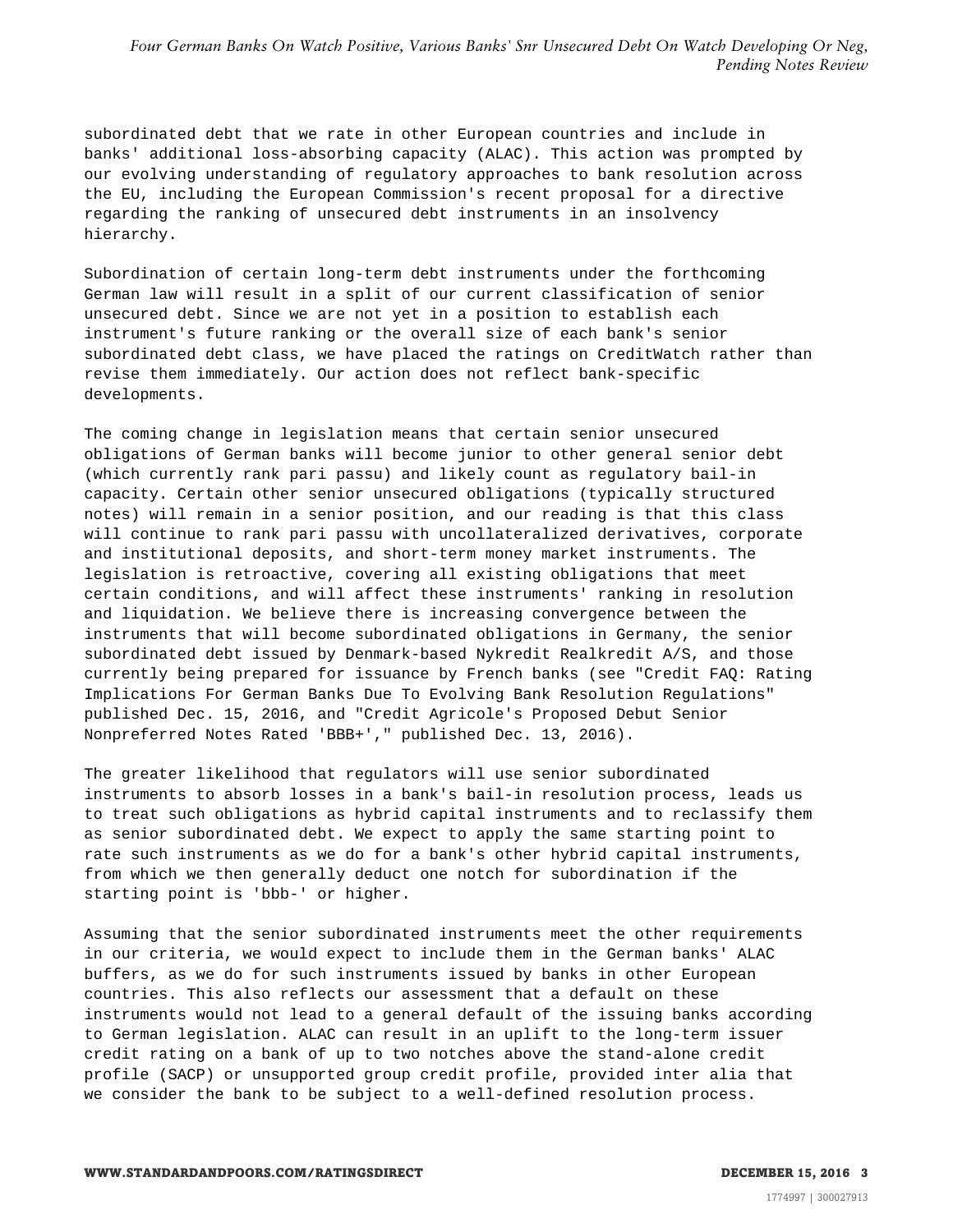Furthermore, since the ALAC uplift is relevant only if there is no other stronger support element, in our view only Deutsche Bank, Commerzbank, UniCredit Bank, and PBB could benefit from a potential ALAC uplift, given the current components of the rating. Currently none of our German bank ratings includes ALAC uplift; therefore our long-term ratings on these four banks are on CreditWatch positive (the positive implications for the short-term rating on Commerzbank reflect the correlation between the long- and short-term ratings). We placed our ratings on some of these banks' liabilities on CreditWatch positive because we have already determined that they will remain senior unsecured. They comprise commercial paper and other short-term debt, issues for which we assign ratings to the principal only, and debt issued by foreign subsidiaries (and domestic non-bank subsidiaries that are not subject to European Capital Requirements Regulation), where the rating is based on a guarantee by the German parent. For the four banks' other senior unsecured debt, we need to determine the issue-specific ranking in a resolution. Depending on our assessment of the ALAC uplift and the instruments' ranking, we might lower, raise, or affirm the issue ratings, hence our placement of those ratings on CreditWatch developing.

The CreditWatch positive on certain of the four banks' rated foreign subsidiaries reflects that the ratings depend on the respective parent's group credit profile, which could potentially receive ALAC uplift. The same rationale supports the CreditWatch positive on NORD/LB Luxembourg S.A. Covered Bond Bank, a subsidiary of Norddeutsche Landesbank Girozentrale (not rated).

We affirmed our short-term ratings on Commerzbank's Polish subsidiary mBank, rather than place them on CreditWatch, because we consider it highly unlikely that we would rate mBank higher than our 'BBB+/A-2' foreign currency ratings on Poland.

We affirmed our ratings on UniCredit Bank's subordinated and junior subordinated issues even though the starting point for rating these instruments is currently the long-term issuer credit rating, which might be raised due to ALAC uplift. This is because we believe that the subordination of some of UniCredit Bank's more senior instruments does not reduce the default risk of these more junior instruments. We also recognized that UniCredit Bank will pay an extraordinary dividend of €3 billion to its parent, Italy-based Unicredit SpA, in 2017. This is in line with our previous expectation that the bank's capitalization could well decline significantly from its current level; so we have left the SACP assessment unchanged at 'bbb+'.

Separately, the affirmation of our ratings on NRW.BANK's senior unsecured debt reflects our assessment of an almost certain likelihood of government support for these instruments from the State of North Rhine-Westphalia. This is based on NRW.BANK's status as a government-related entity that benefits from maintenance obligation (Anstaltslast), the statutory guarantee (Gewaehrtraegerhaftung) on its liabilities, and the explicit statutory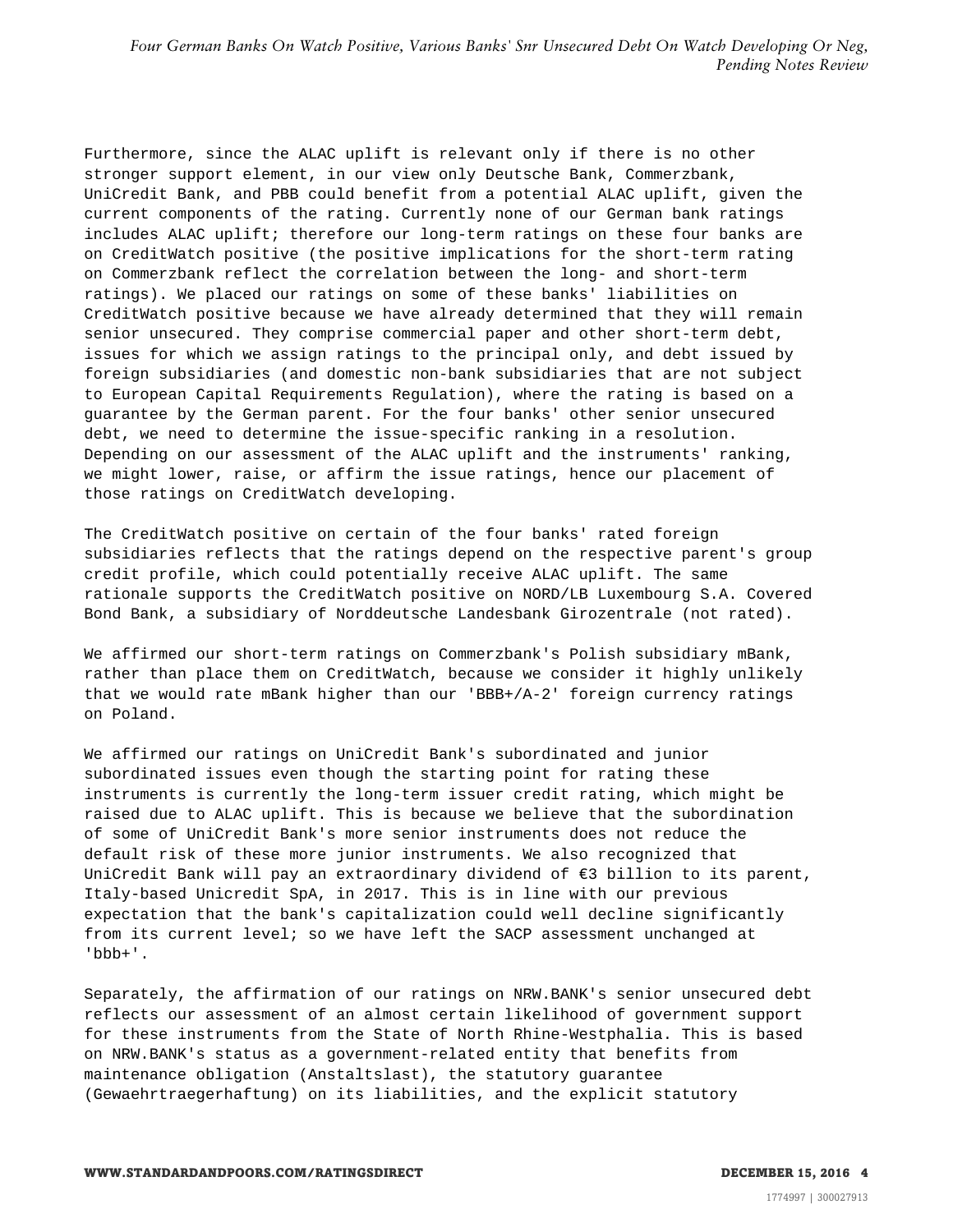refinancing guarantee for all of its liabilities.

Likewise, the affirmation of our issue ratings on Helaba's grandfathered debt obligations reflects the ultimate grandfathered statutory guarantee by the State of Hesse. We believe that these instruments, if they are reclassified as senior subordinated, would likely be bailed in--alongside other senior subordinated instruments--in a resolution, to comply with the "no creditor worse off" principle under bail-in regulation. However, we believe that the guarantor's commitment and support mechanism to honor these obligations mean that, in practice, there will be no material difference in the risk of default between these instruments and the bank's senior unsecured grandfathered debt obligations.

For all these institutions, we do not consider the retroactive alteration in a debt instrument's ranking to a more junior status to be tantamount to a default. We consider that the change is made by law and to facilitate the bail-in of debt from an operational and legal perspective under a hypothetical future event. The retroactive change, in our view, also reflects lawmakers' intention to prevent banks' prolonged accumulation of the regulatory minimum requirement for own funds and liabilities or total loss-absorbing capacity buffers. Furthermore, we do not consider any Germany-based bank we rate to be in acute financial distress or close to the point of nonviability.

#### CREDITWATCH

• DekaBank, ApoBank, DG Hyp, DVB Bank, DZ BANK AG, Grenke, Helaba, Volkswagen Financial Services (including Volkswagen Bank GmbH), and WL BANK AG:

We placed our ratings on certain of these banks' senior unsecured debt instruments on CreditWatch negative pending our review of each instrument. We expect to resolve the CreditWatch placement within the first quarter of 2017. Upon resolution of the CreditWatch, we would likely lower, by one notch, our ratings on any instrument we reclassify as senior subordinated debt. For debt issued directly by Grenke AG, we may lower the rating by two notches, given that the company's SACP, which is the starting point for notching to derive the rating on hybrid issues, is one notch below the long-term issuer rating. (We have not placed debt issued by Grenke Finance PLC and guaranteed by Grenke AG on CreditWatch negative.) We expect to affirm our ratings on any instrument that we continue to classify as senior unsecured debt. We will likely place on CreditWatch negative any new issuance during the CreditWatch period.

• Deutsche Bank, Commerzbank AG, UniCredit Bank, and PBB:

The considerations stated above for the nine banks also apply to these four institutions. In addition, the CreditWatch on these banks and certain of their subsidiaries also reflects the upside rating potential stemming from their ALAC buffers. We might affirm or raise our long-term issuer credit ratings by up to two notches, depending on our view of the likely size of the four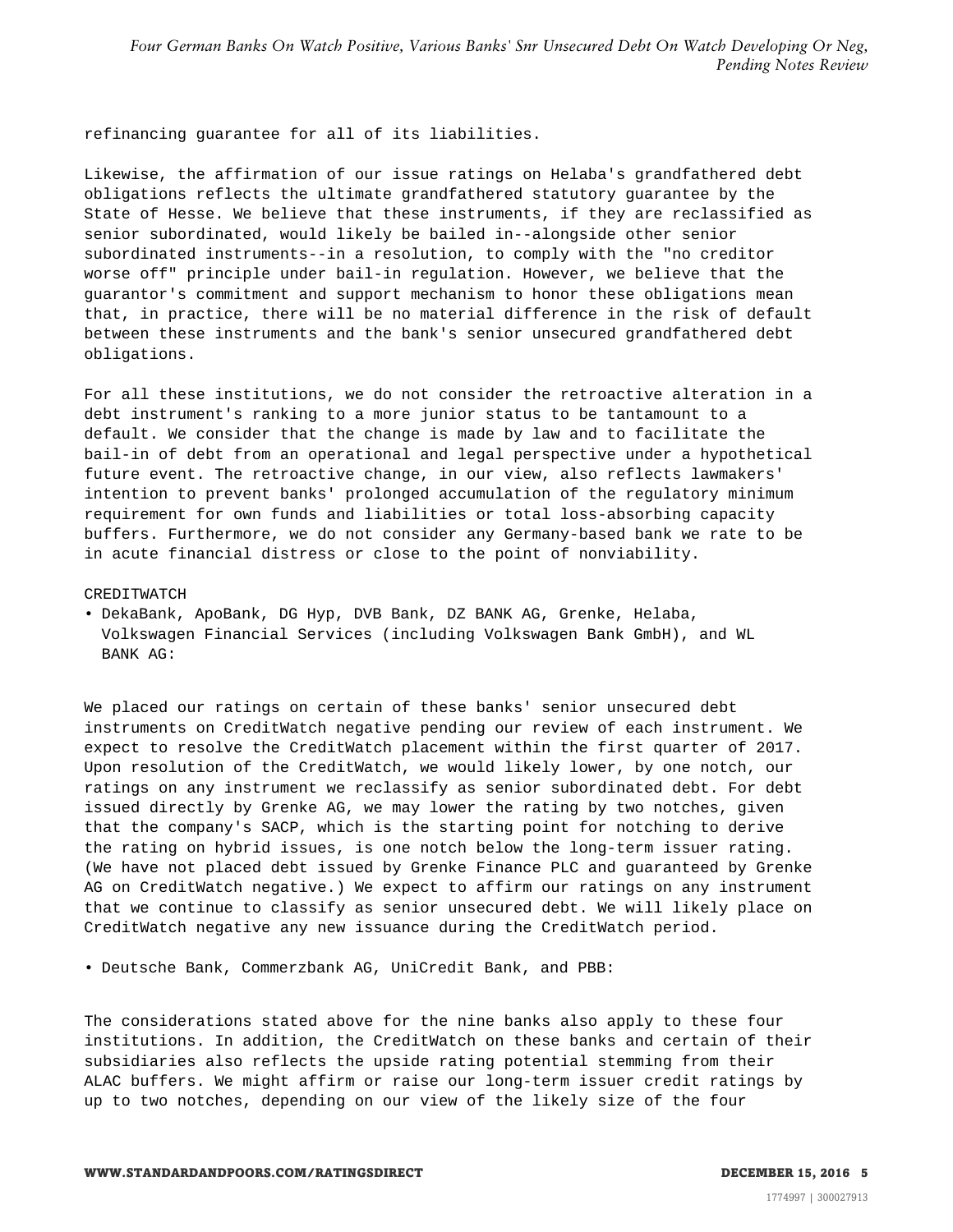banking groups' sustainable ALAC buffers. For Deutsche Bank, any upgrade would likely be limited to one notch, given that the long-term rating already includes a positive adjustment notch for the potential that the bank might achieve a more stable and predictable operating model, and we expect to remove that notch if there is ALAC support (Deutsche Bank is the only one of the four groups with this positive adjustment in the current rating).

Indeed, for all four banks, any upgrade would also depend on our view of the rating level that is most comparable with our ratings on similar domestic and international banks. For UniCredit Bank AG, an upgrade would also depend on the possible negative impact on the bank's creditworthiness from pressure on UniCredit SpA's credit profile. We would also regard as a constraint any development that confirms that group members of UniCredit, a cross-border banking group, would be subject to a more unified, single resolution process.

Upon resolution of the CreditWatch, we would likely lower, by one notch, our ratings on any instrument we reclassify as senior subordinated debt. It might be two notches to 'BBB-' for debt issued by Deutsche Bank directly, given that the bank's 'bbb' SACP, which is the starting point for notching to derive the rating on hybrid issues, is one notch below the 'BBB+' long-term issuer credit rating (which includes a positive adjustment notch). We expect to least affirm our ratings on any instrument that we continue to classify as senior unsecured debt, or even raise the ratings if we were to upgrade the issuing bank.

We aim to resolve the CreditWatch on the issue ratings within the first quarter of 2017 after establishing the appropriate ranking of each instrument. To resolve the CreditWatch on the issuer credit ratings and our ratings on senior unsecured issuances, we will also assess each banking group's sustainable ALAC buffers.

• NORD/LB Luxembourg S.A. Covered Bond Bank (NORD/LB CBB):

NORD/LB CBB's senior unsecured instruments are not directly affected by the change in German law, since the bank is not subject to German insolvency law. However, our long-term issuer credit rating and our ratings on the senior debt might benefit from the possibly stronger creditworthiness of NORD/LB CBB's parent, Norddeutsche Landesbank Girozentrale. For this reason, we have placed these ratings on CreditWatch with positive implications. We aim to resolve the CreditWatch according to similar factors and timing as the CreditWatch on the four systemically important banks.

#### RELATED CRITERIA

- General Criteria: Guarantee Criteria, Oct. 21, 2016
- General Criteria: S&P Global Ratings' National And Regional Scale Mapping Tables, June 01, 2016
- Criteria Financial Institutions Banks: Bank Rating Methodology And Assumptions: Additional Loss-Absorbing Capacity, April 27, 2015
- General Criteria: Rating Government-Related Entities: Methodology And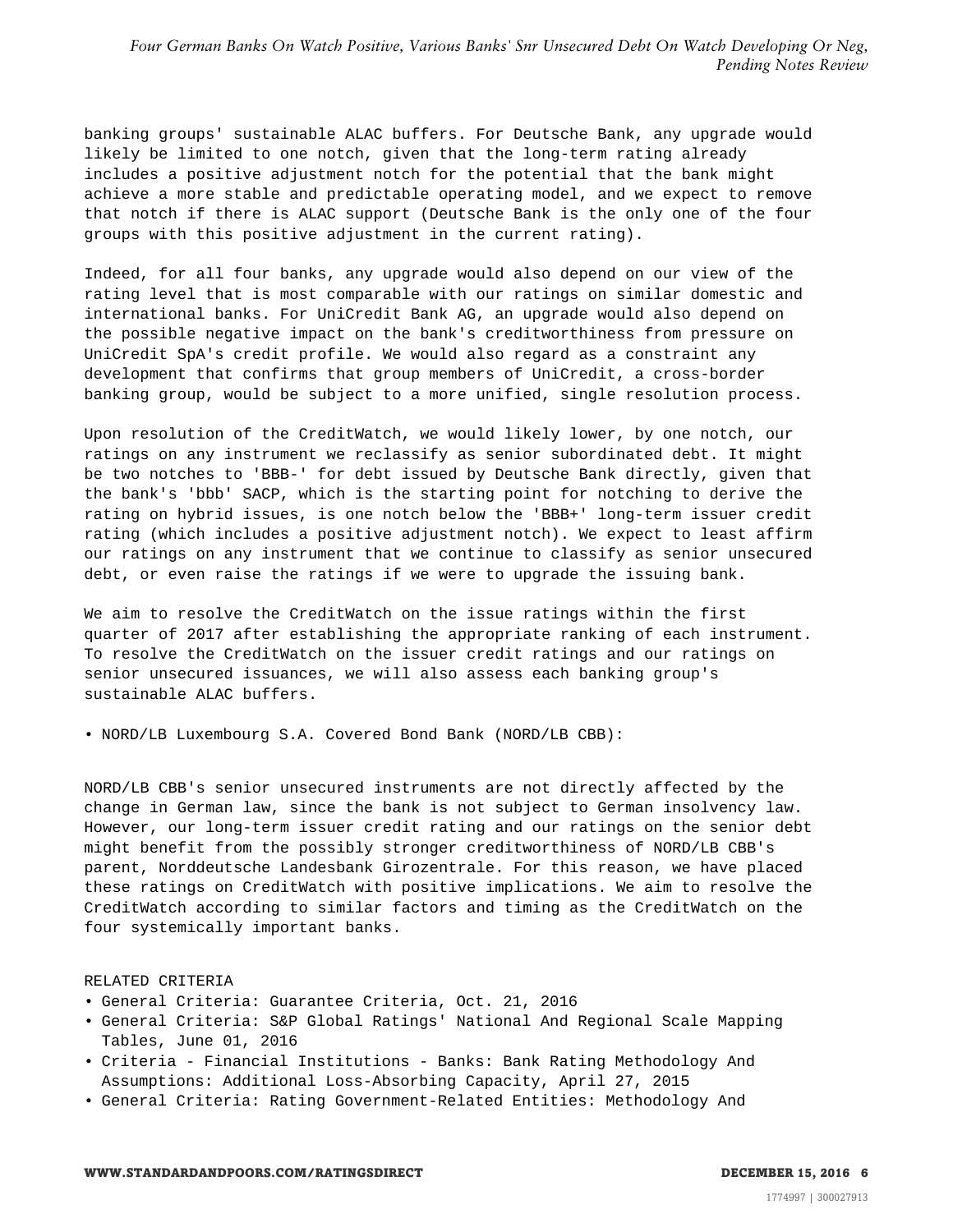Assumptions, March 25, 2015

- Criteria Financial Institutions Banks: Bank Hybrid Capital And Nondeferrable Subordinated Debt Methodology And Assumptions, Jan. 29, 2015
- General Criteria: Principles For Rating Debt Issues Based On Imputed Promises, Dec. 19, 2014
- General Criteria: National And Regional Scale Credit Ratings, Sept. 22, 2014
- General Criteria: Group Rating Methodology, Nov. 19, 2013
- Criteria Financial Institutions Banks: Assessing Bank Branch Creditworthiness, Oct. 14, 2013
- Criteria Financial Institutions Banks: Quantitative Metrics For Rating Banks Globally: Methodology And Assumptions, July 17, 2013
- Criteria Financial Institutions Banks: Revised Market Risk Charges For Banks In Our Risk-Adjusted Capital Framework, June 22, 2012
- Criteria Financial Institutions Banks: Banks: Rating Methodology And Assumptions, Nov. 09, 2011
- Criteria Financial Institutions Banks: Banking Industry Country Risk Assessment Methodology And Assumptions, Nov. 09, 2011
- Criteria Financial Institutions Banks: Bank Capital Methodology And Assumptions, Dec. 06, 2010
- Criteria Financial Institutions Banks: Methodology For Mapping Short-And Long-Term Issuer Credit Ratings For Banks, May 04, 2010
- General Criteria: Use Of CreditWatch And Outlooks, Sept. 14, 2009
- General Criteria: Rating Implications Of Exchange Offers And Similar Restructurings, Update, May 12, 2009
- Criteria Financial Institutions Banks: Commercial Paper I: Banks, March, 23, 2004

RELATED RESEARCH

- Credit FAQ: Rating Implications For German Banks Due To Evolving Bank Resolution Regulations, Dec. 15, 2016
- Various Deutsche Pfandbriefbank Ratings On CreditWatch Pending Review Of Senior Unsecured Debt; Hybrids Upgraded, Dec. 15, 2016
- France's New Senior Nonpreferred Notes: An Additional Route To Building Loss-Absorbing Capacity, Dec. 13, 2016
- S&P Global Ratings Explains Its Approach To Rating Senior Subordinated Tier 3 Bank Hybrid Instruments, May 24, 2016
- GRE Criteria Review Of Six German And Austrian Banks' Grandfathered Debt Results In Four Downgrades And Two Affirmations, Sept. 20, 2012.

Ratings List NB: This list does not include all the ratings affected.

\* \* \* \* \* \* \* \* \* \* \* \* \* \* \* Commerzbank AG \* \* \* \* \* \* \* \* \* \* \* \* \* \* \* CreditWatch Action; Ratings Affirmed To From

Commerzbank AG Counterparty Credit Rating BBB+/Watch Pos/A-2 BBB+/Stable/A-2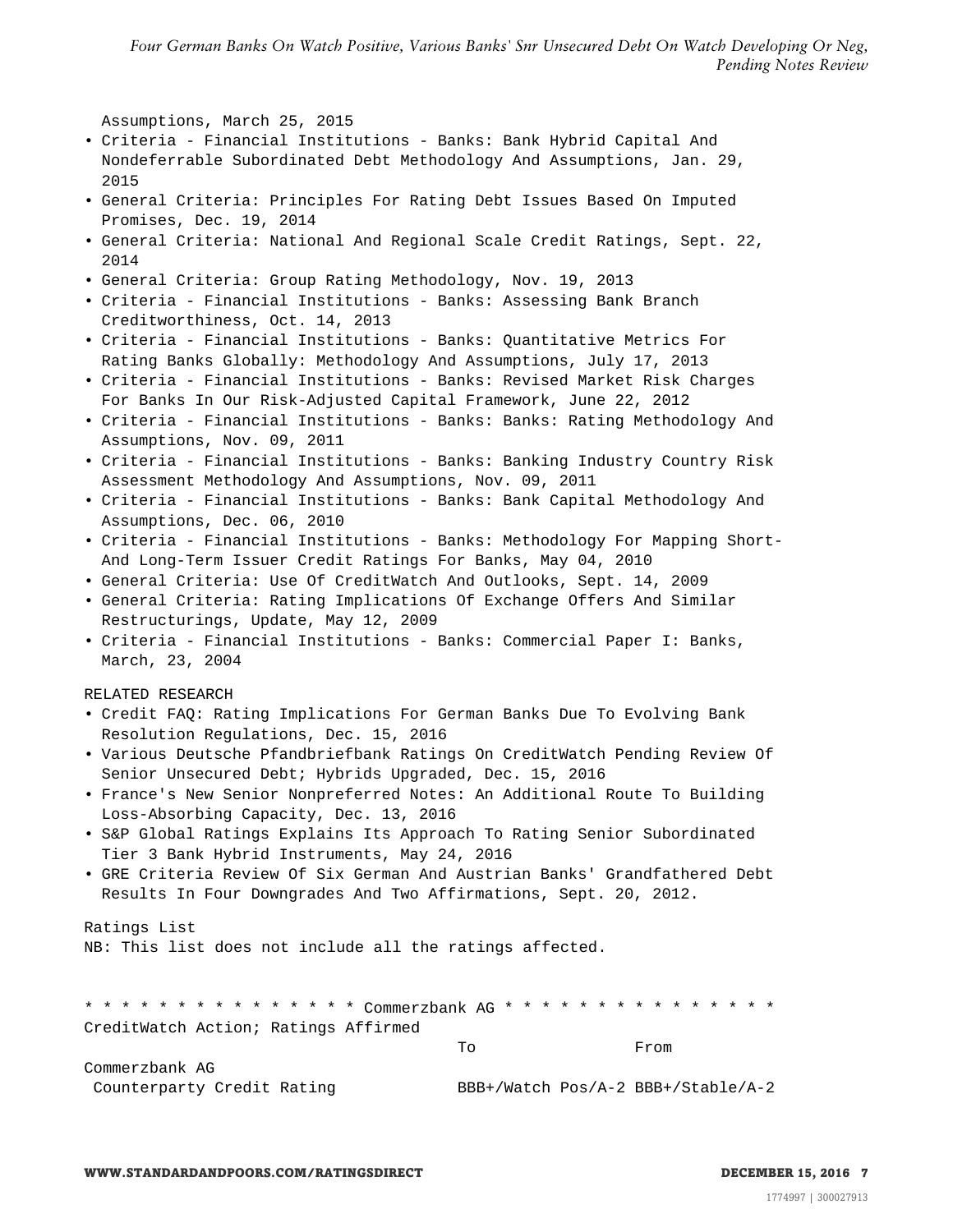| Senior Unsecured<br>Senior Unsecured<br>Senior Unsecured<br>Commercial Paper            | BBB+/Watch Dev<br>BBB+p/Watch Pos<br>cnA+/Watch Dev<br>A-2/Watch Pos | BBB+<br>$BBB+p$<br>$cnA+$<br>$A - 2$                      |
|-----------------------------------------------------------------------------------------|----------------------------------------------------------------------|-----------------------------------------------------------|
| mBank<br>Counterparty Credit Rating                                                     | BBB/Watch Pos/A-2 BBB/Stable/A-2                                     |                                                           |
| Commerzbank U.S. Finance Inc.<br>Commercial Paper[1]                                    | A-2/Watch Pos                                                        | $A-2$                                                     |
| mFinance France S.A<br>Senior Unsecured [2]                                             | BBB/Watch Pos                                                        | <b>BBB</b>                                                |
| [1] Guaranteed by Commerzbank AG. [2] Guaranteed by mBank.                              |                                                                      |                                                           |
| * * * * * * * * * *<br>CreditWatch Action; Ratings Affirmed                             |                                                                      | Members of Cooperative Banking Sector * * * * * * * * * * |
|                                                                                         | Tо                                                                   | From                                                      |
| DZ BANK AG Deutsche Zentral-Genossenschaftsbank                                         |                                                                      |                                                           |
| Senior Unsecured<br>Commercial Paper                                                    | AA-/Watch Neg<br>AA-/Watch Neg                                       | AA-<br>AA-                                                |
| Deutsche Apotheker- und Aerztebank eG<br>Senior Unsecured                               | AA-/Watch Neg                                                        | AA-                                                       |
| Deutsche Genossenschafts-Hypothekenbank AG<br>Senior Unsecured                          | A+/Watch Neg                                                         | $A+$                                                      |
| WL BANK AG Westfaelische Landschaft Bodenkreditbank                                     |                                                                      |                                                           |
| Senior Unsecured                                                                        | AA-/Watch Neg                                                        | AA-                                                       |
| DVB Bank SE                                                                             |                                                                      |                                                           |
| Senior Unsecured                                                                        | A+/Watch Neg                                                         | A+                                                        |
| Rating Affirmed                                                                         |                                                                      |                                                           |
| DZ BANK AG Deutsche Zentral-Genossenschaftsbank<br>Senior Unsecured<br>Commercial Paper | cnAAA<br>$A-1+$                                                      |                                                           |
|                                                                                         |                                                                      |                                                           |
| DZ PRIVATBANK S.A.<br>Commercial Paper                                                  | $A - 1 +$                                                            |                                                           |
| * * * * * * * * * * *<br>CreditWatch Action                                             | DekaBank Deutsche Girozentrale * * * * * *                           |                                                           |
|                                                                                         | Tо                                                                   | From                                                      |
|                                                                                         |                                                                      |                                                           |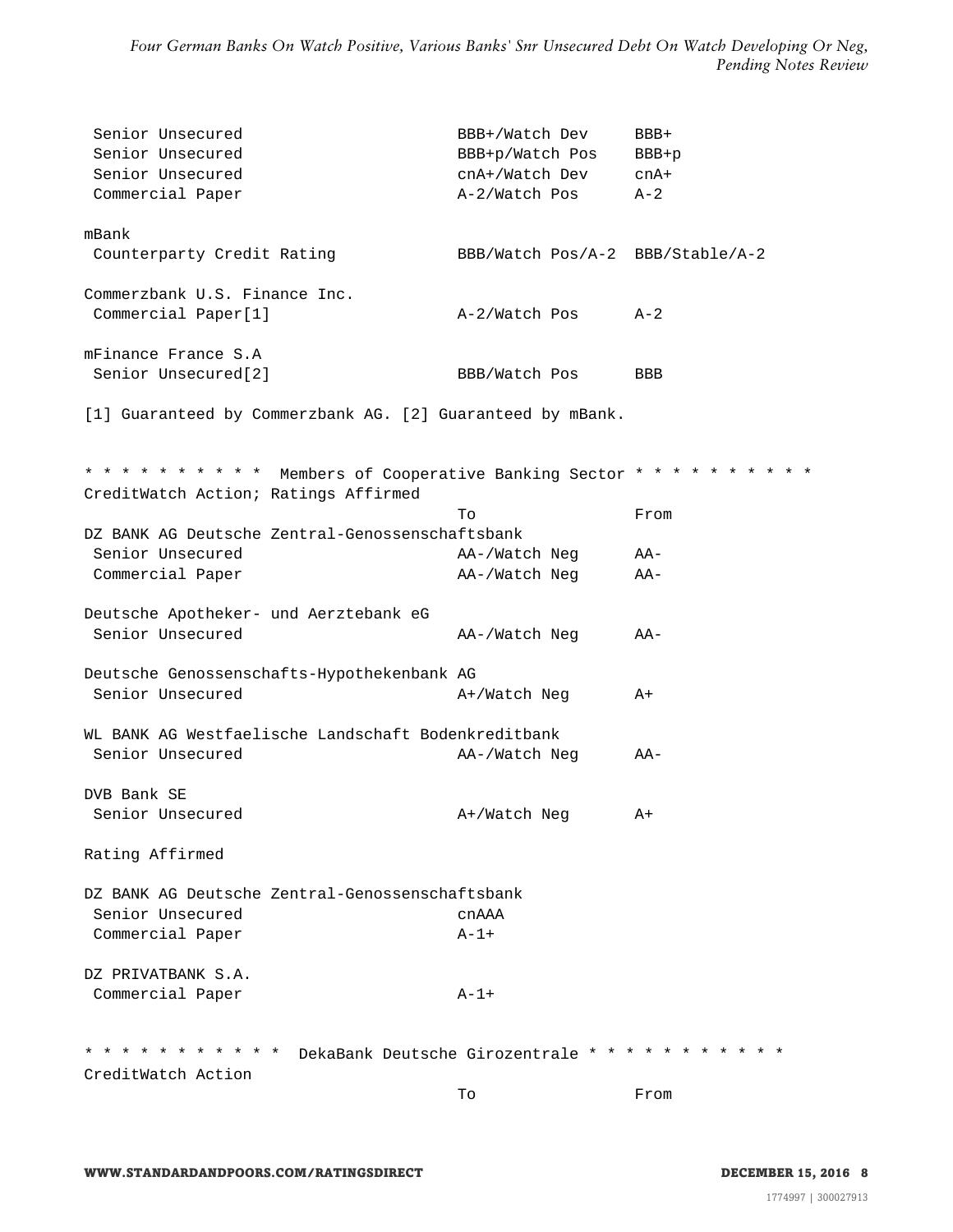DekaBank Deutsche Girozentrale Senior Unsecured A A/Watch Neg A \* \* \* \* \* \* \* \* \* \* \* \* \* \* \* Deutsche Bank AG \* \* \* \* \* \* \* \* \* \* \* \* \* \* CreditWatch Action; Ratings Affirmed To From Deutsche Bank AG Counterparty Credit Rating BBB+/Watch Pos/A-2 BBB+/Negative/A-2 Greater China Regional Scale cnA+/Watch Pos/-- cnA+/--/--Deutsche Bank AG (Canada Branch) Deutsche Bank Trust Corp. Deutsche Bank Trust Co. Delaware Deutsche Bank Trust Co. Americas Deutsche Bank National Trust Co. Deutsche Bank Luxembourg S.A. Deutsche Bank AG (Milan Branch) Deutsche Bank AG (Madrid Branch) Deutsche Bank AG (London Branch) Deutsche Bank AG (Cayman Islands Branch) Counterparty Credit Rating BBB+/Watch Pos/A-2 BBB+/Negative/A-2 Deutsche Bank Securities Inc. Counterparty Credit Rating Local Currency BBB+/Watch Pos/A-2 BBB+/Negative/A-2 Deutsche Bank AG Senior Unsecured BBB+/Watch Dev BBB+ Senior Unsecured BBB+p/Watch Pos BBB+p Senior Unsecured cnA+/Watch Dev cnA+ Certificate Of Deposit BBB+/Watch Dev/-- BBB+ Ratings Affirmed Deutsche Bank AG Turkey National Scale trAAA/--/trA-1 Commercial Paper A-2 Certificate Of Deposit  $-/-/A-2$ Deutsche Bank AG (Cayman Islands Branch) Commercial Paper A-2 Deutsche Bank Financial LLC Commercial Paper[1] A-2 [1] Guaranteed by Deutsche Bank AG.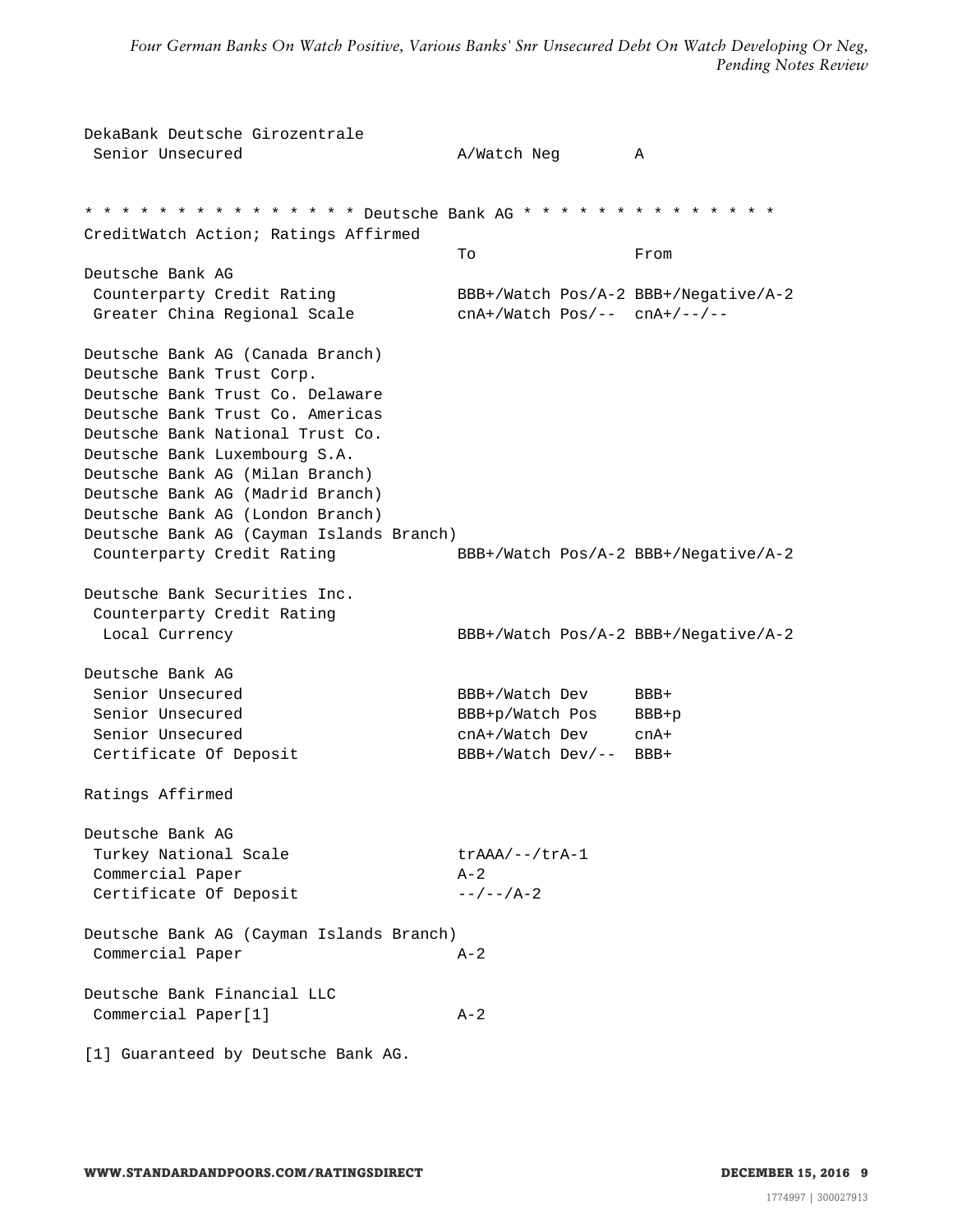\* \* \* \* \* \* \* \* \* \* \* \* Deutsche Pfandbriefbank AG \* \* \* \* \* \* \* \* \* \* \* \* CreditWatch Action; Ratings Affirmed To From Deutsche Pfandbriefbank AG Counterparty Credit Rating BBB/Watch Pos/A-2 BBB/Stable/A-2 Commercial Paper  $A-2$   $A-2$ Senior Unsecured **BBB**/Watch Dev BBB Upgraded To From Deutsche Pfandbriefbank AG Subordinated BB+ BB Hypo Real Estate International Trust I Preferred Stock BB- BB- B+ \* \* \* \* \* \* \* \* \*\* Landesbank Hessen-Thueringen Girozentrale \* \* \* \* \* \* \* CreditWatch Action To From Landesbank Hessen-Thueringen Girozentrale Senior Unsecured A/Watch Neg A Ratings Affirmed Landesbank Hessen-Thueringen Girozentrale Senior Unsecured (Grandfathered)\* AA- \*Guarantor: State of Hesse \* \* \* \* \* \* \* \* \* \* \* \* \* \* \* \* NRW.BANK \* \* \* \* \* \* \* \* \* \* \* \* \* \* \* \* \* Ratings Affirmed NRW.BANK Senior Unsecured Local Currency AA-Foreign and Local Currency\* AA- \*Guarantor: State of North-Rhine Westphalia. \* \* \* \* \* \* \* \* \* NORD/LB Luxembourg S.A. Covered Bond Bank \* \* \* \* \* \* \* \* \* CreditWatch Action; Ratings Affirmed To From NORD/LB Luxembourg S.A. Covered Bond Bank Counterparty Credit Rating BBB/Watch Pos/A-2 BBB/Negative/A-2 Senior Unsecured **BBB**/Watch Pos BBB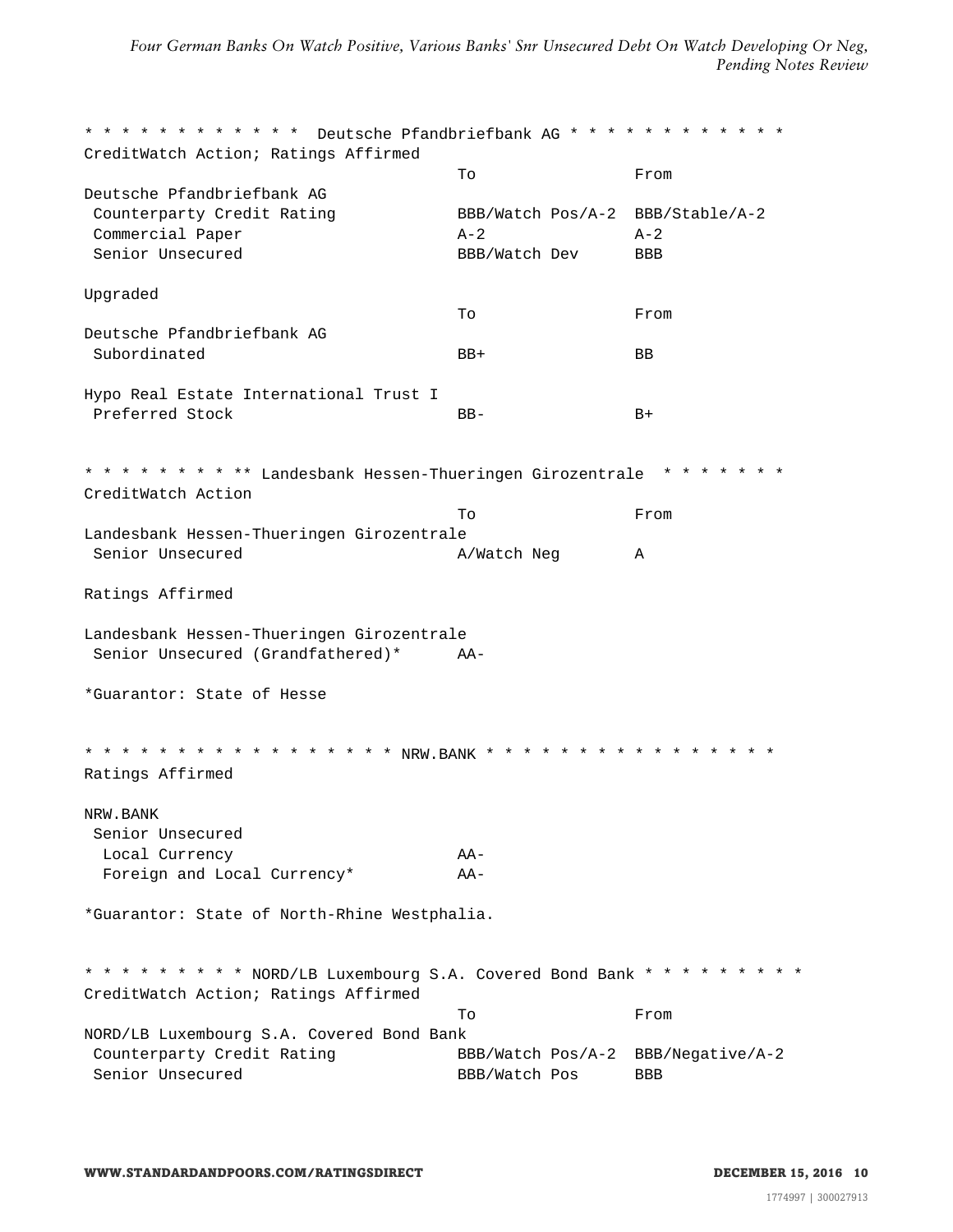\* \* \* \* \* \* \* \* \* \* \* \* \* \* \* UniCredit Bank AG \* \* \* \* \* \* \* \* \* \* \* \* \* \* \* CreditWatch Action; Ratings Affirmed To From UniCredit Bank AG UniCredit Luxembourg S.A. Counterparty Credit Rating BBB/Watch Pos/A-2 BBB/Negative/A-2 UniCredit Bank AG Senior Unsecured **BBB**/Watch Dev BBB Ratings Affirmed UniCredit Bank AG Senior Unsecured A-2 Subordinated BB+ Short-Term Debt  $A-2$ HVB Capital LLC I HVB Capital LLC II HVB Capital LLC III HVB Funding Trust I HVB Funding Trust II HVB Funding Trust III Junior Subordinated BB-\* \* \* \* \* \* \* \* \* \* \* \* \* \* \* Volkswagen Bank GmbH \* \* \* \* \* \* \* \* \* \* \* \* \* CreditWatch Action To From Volkswagen Bank GmbH Senior Unsecured A-/Watch Neg A-Volkswagen Financial Services AG Senior Unsecured BBB+/Watch Neg BBB+ \* \* \* \* \* \* \* \* \* \* \* \* \* \* \* Grenke AG \* \* \* \* \* \* \* \* \* \* \* \* \* \* \* \* \* \* \* CreditWatch Action To From Grenke AG Senior Unsecured BBB+/Watch Neg BBB+

#### **Additional Contact:**

Financial Institutions Ratings Europe; FIG\_Europe@spglobal.com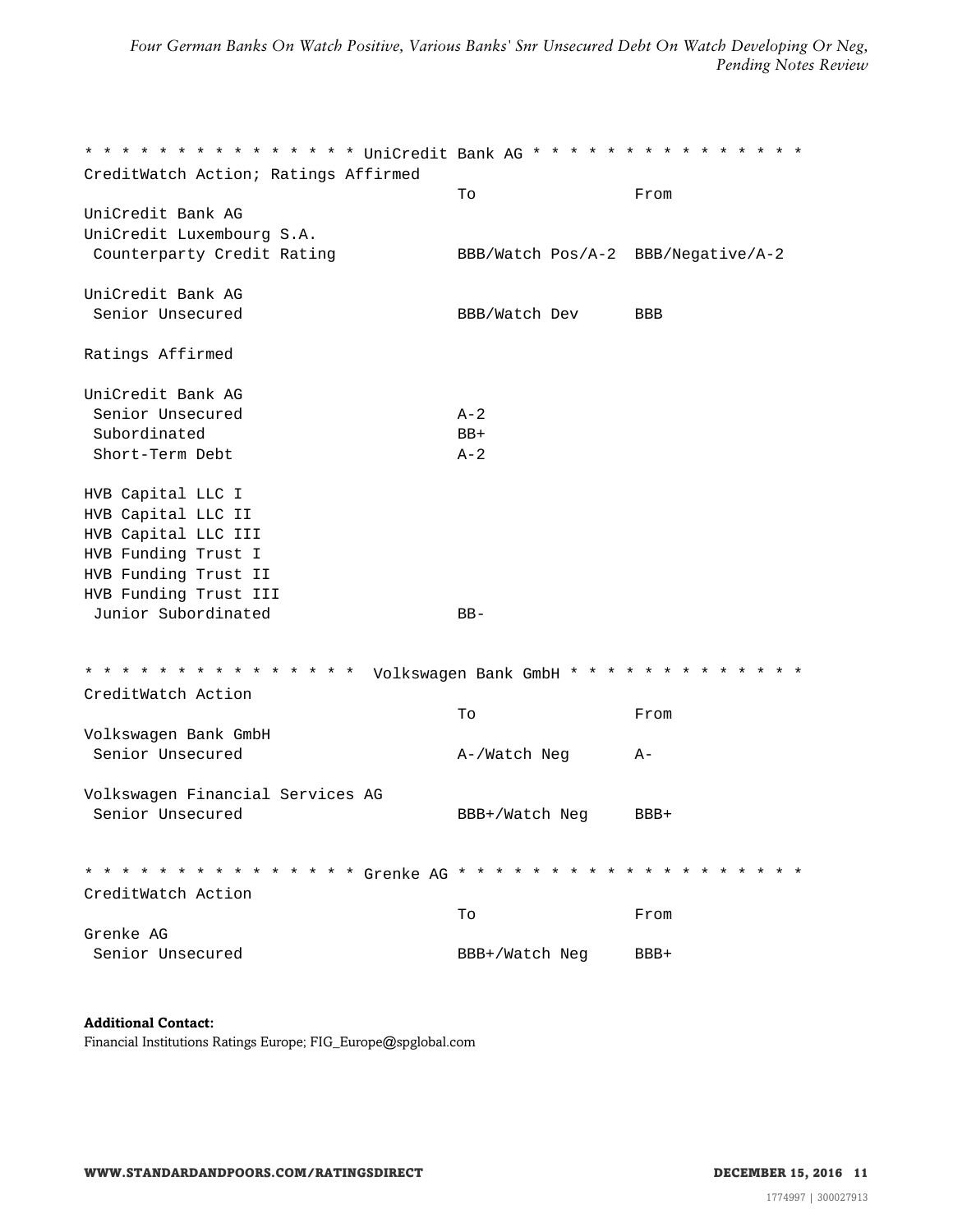Certain terms used in this report, particularly certain adjectives used to express our view on rating relevant factors, have specific meanings ascribed to them in our criteria, and should therefore be read in conjunction with such criteria. Please see Ratings Criteria at www.standardandpoors.com for further information. Complete ratings information is available to subscribers of RatingsDirect at www.globalcreditportal.com and at spcapitaliq.com. All ratings affected by this rating action can be found on the S&P Global Ratings' public website at www.standardandpoors.com. Use the Ratings search box located in the left column. Alternatively, call one of the following S&P Global Ratings numbers: Client Support Europe (44) 20-7176-7176; London Press Office (44) 20-7176-3605; Paris (33) 1-4420-6708; Frankfurt (49) 69-33-999-225; Stockholm (46) 8-440-5914; or Moscow 7 (495) 783-4009.